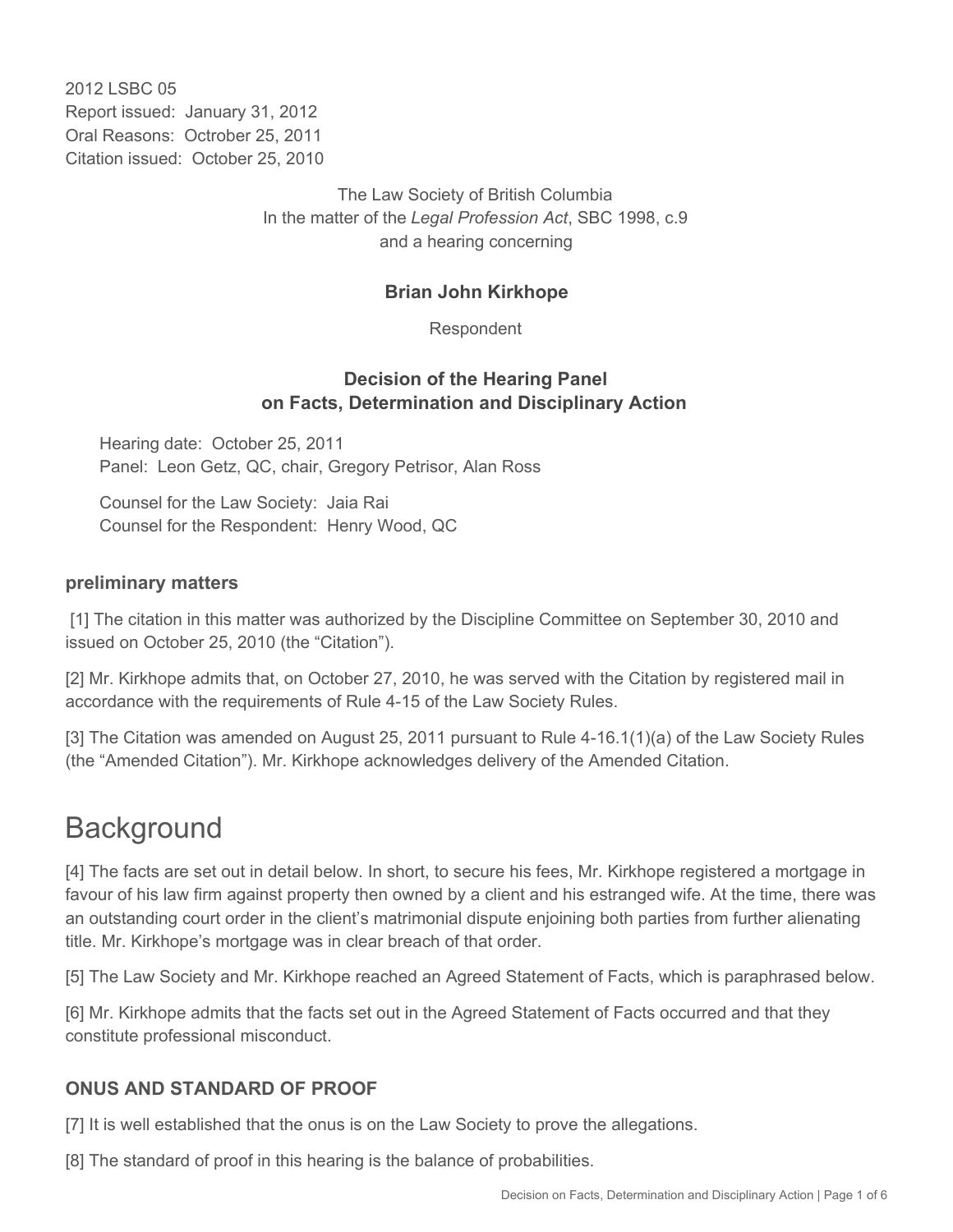[9] Mr. Kirkhope does not take issue with the Law Society's enunciation of either the onus or the standard of proof.

# **Facts**

[10] As noted, there is an Agreed Statement of Facts. The Panel accepted those facts in coming to its decisions on facts, determination and disciplinary action. The facts set out below are copied or paraphrased from the Agreed Statement of Facts.

[11] Brian Kirkhope was called and admitted as a member of the Law Society of British Columbia on August 31, 1990.

[12] At the material times, he was practising law in Nanaimo, BC through a law corporation (the "Law Corporation") in association with John R. Manning who was also practising law through a law corporation (the "Manning Law Corporation"), (collectively referred to as the "Law Corporations").

[13] Mr. Kirkhope was retained by a client (the "Husband") in a matrimonial dispute against his wife (the "Wife"). The primary asset in the dispute was the family home (the "Family Home").

[14] On May 5, 2005, Mr. Kirkhope and counsel for the Wife, Paul Armstrong, appeared before Master Patterson. The parties consented to an order restraining both parties from further alienating title to any family asset until further order of the court (the "Restraining Order").

[15] The Restraining Order was drafted by Mr. Kirkhope, who caused it to be entered on September 1, 2005.

[16] At the time the Restraining Order was made, Mr. Kirkhope knew that, as a family asset, the Family Home was subject to that Order and that the Husband was enjoined from further encumbering the Family Home, beyond a mortgage already existing (the "Bank Mortgage").

[17] On February 3, 2006, at the request of Mr. Kirkhope, the Husband executed a mortgage in the principal amount of \$20,000 against the Family Home in favour of the Law Corporations for purposes of securing legal fees (the "Law Firm Mortgage").

[18] The Law Firm Mortgage was registered by Mr. Kirkhope on February 7, 2006 against the undivided one-half interest of the Ex-Husband in the Family Home.

[19] Mr. Kirkhope explained to the Law Society that he had forgotten about the Restraining Order at the time the Law Firm Mortgage was registered. In his response to the Law Society dated March 4, 2010 during the investigation of this matter, Mr. Kirkhope stated:

In February, 2006, [the Husband] indicated he did not have funds to pay for my services and so in order to be able to assist him, my firm took out a mortgage to secure fees. Unfortunately, I had forgotten about the order.

[20] In or around August 2006, Mr. Kirkhope ceased representing the Husband. As of that date, the family law action was outstanding, the Law Firm Mortgage was on title to the Family Home, and legal fees were owed by the Husband to Mr. Kirkhope.

[21] Subsequently, the Husband retained David Lobay to represent him in the family law action.

[22] On March 8, 2007, Mr. Armstrong wrote to Mr. Kirkhope stating that his office had now discovered that Mr. Kirkhope registered the Law Firm Mortgage against the Family Home despite the Restraining Order. Mr.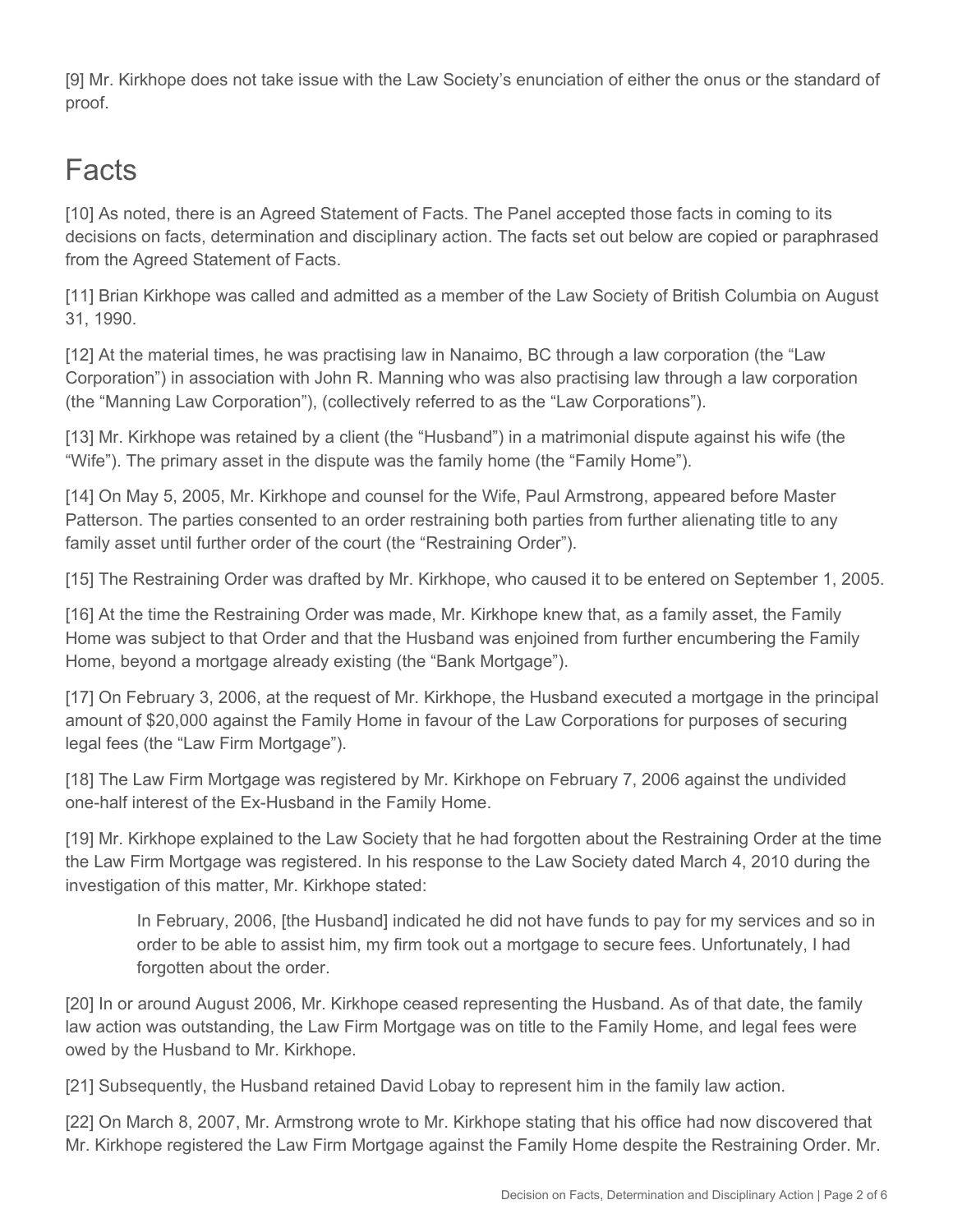Armstrong stated that he intended to apply to reapportion the Family Home 100 per cent in favour of the Wife.

[23] On March 9, 2007, Mr. Armstrong filed a Notice of Motion dated February 22, 2007 on behalf of the Wife seeking a division of assets, including a reapportionment of the Family Home 100 per cent in favour of the Wife (the "March 2007 Application").

[24] The March 2007 Application was served on Mr. Kirkhope and Mr. Lobay.

[25] Mr. Kirkhope says that he did not realize the Husband was in breach of the Restraining Order until his office was apprised of the March 2007 Application.

[26] The March 2007 Application resulted in an order made on October 1, 2007, the terms of which were by consent, with the exception of the term relating to the granting of the divorce (the "October 2007 Order"). The terms of that Order are discussed below.

[27] There were numerous telephone calls, letters and emails between the parties, including Mr. Kirkhope, between the date of service of the March 2007 Application and the October 2007 Order. In summary, Mr. Kirkhope took the position that the Law Firm Mortgage should survive to the extent of the Husband's interest in the Family Home. Mr. Kirkhope also took steps to ensure that the Law Firm Mortgage did not affect any potential sale of the home by providing signed discharges. However, those discharges were sent to Mr. Lobay with conditions to which Mr. Lobay could not agree. Mr. Kirkhope continued to attempt to enforce his rights under the mortgage as against the Husband. He did this with the knowledge that the mortgages were filed in breach of the Restraining Order.

[28] The hearing of the March 2007 Application, which resulted in the October 2007 Order, commenced in late September 2007 and continued on October 1, 2007. In the course of the negotiations leading up to the application, counsel for the Wife and counsel for the Husband reached an agreement on a term whereby the Law Firm Mortgage would only apply against the Husband's interest in the Family Home, should any such interest ultimately be awarded.

[29] The October 2007 Order further required the parties to list the Family Home for sale, allowed the Husband to live in the Family Home and required the Husband to pay the Bank Mortgage.

[30] After the October 2007 Order, the Husband lived in the Family Home. However, he did not make the Bank Mortgage payments as required.

[31] Although it was listed for sale in October, 2007, the home did not sell. As a result, the lender commenced foreclosure proceedings on the Bank Mortgage (the "Foreclosure Action"). The defendants named in the Foreclosure Action were the spouses and the Law Corporations.

[32] On March 30, 2009, the court approved the sale of the Family Home and ordered that the Bank Mortgage be paid and that any balance from the sale proceeds be paid into court to the credit of the family law action and not be paid out until further order of the court.

[33] A balance from the sale proceeds was paid into court to the credit of the family law action.

[34] The Wife and the Law Corporations subsequently applied to court for payment out of court of the balance of proceeds from the sale of the Family Home.

[35] The cross-applications were heard on November 2, 2009 before Mr. Justice Truscott (the "November 2009 Hearing"). Reasons for Judgment were issued on December 16, 2009.

[36] The Husband did not appear at the November 2009 Hearing. He had filed for bankruptcy on November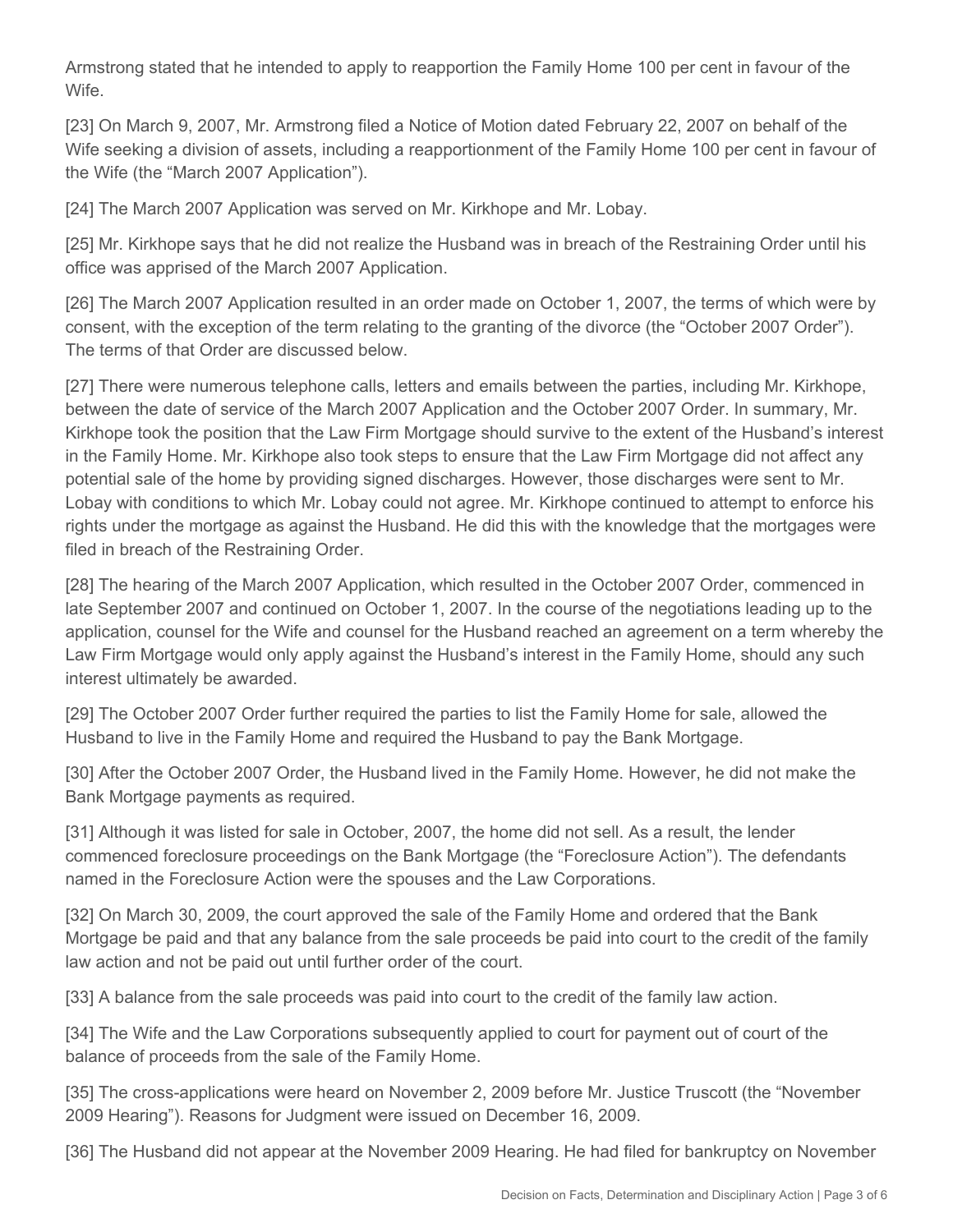#### 25, 2008.

[37] At the November 2009 Hearing, counsel for the Wife took the position, firstly, that the Law Firm Mortgage was invalid and should be declared null and void. His second position was that the effect of the Husband's failure to make the Bank Mortgage payments in breach of the October 2007 Order was to increase the mortgage amount and reduce the value of the Wife's 70 per cent interest in the net sale proceeds. He submitted that the Husband's 30 per cent interest should be used to offset the additional mortgage amounts he allowed to accumulate after November 6, 2007, thereby reducing his interest in the funds down to nil.

[38] At the November 2009 Hearing, Mr. Kirkhope advised the court that he had forgotten about the Restraining Order when the Law Firm Mortgage was registered. He stated that upon realizing, in or about March 2007, that the Law Firm Mortgage had been filed in violation of the Restraining Order, he prepared a discharge of that mortgage and sent that discharge to the Husband's new lawyer, Mr. Lobay. He stated that Mr. Lobay could have filed the discharge, but the parties agreed to resolve matters, including the Wife's application for 100 per cent reapportionment of the Family Home in her favour, on the basis that the Husband would receive 30 per cent of the proceeds from the sale of the Family Home. Mr. Kirkhope took the position that the Wife consented to dealing with the Law Firm Mortgage as set out in the October 2007 Order and could not now take the position that it is invalid.

[39] Mr. Justice Truscott declared and ordered the Law Firm Mortgage null and void and of no force and effect. He further held that the Wife was entitled to the full amount of the funds held in court as a result of the Husband's failure to pay the Bank Mortgage, which had the effect of reducing the Ex-Wife's 70 per cent interest. Both parties were ordered to bear their own costs on the basis that the Wife's counsel had consented to deal with the Law Firm Mortgage in the October 2007 Order.

#### **ADVERSE DETERMINATIONS PURSUANT TO SECTION 38(4) AND THE APPLICABLE TESTS**

[40] Section 38(4) of the *Legal Profession Act* sets out the four adverse determinations available to a hearing panel: professional misconduct, conduct unbecoming a lawyer, breach of the Act or rules, and incompetent performance of duties undertaken in the capacity of a lawyer.

[41] As noted above, both the Law Society and Mr. Kirkhope agree that his conduct in this matter constitutes professional misconduct.

#### **TEST FOR PROFESSIONAL MISCONDUCT**

[42] Professional misconduct is not defined in the *Legal Profession Act*, the Law Society Rules or the *Professional Conduct Handbook*.

[43] The leading case concerning the test for professional misconduct is *Law Society of BC v. Martin*, 2005 LSBC 16. The hearing panel in that case reviewed the law concerning what constitutes professional misconduct and characterized the test as "whether the facts as made out disclose a marked departure from that conduct the Law Society expects of its members; if so, it is professional misconduct." *Martin*, supra, at 16 (para. 171).

[44] On these facts, there is no issue of honest mistake that would require a discussion of the *Re: Lawyer 10*, 2010 LSBC 02 and *Re: Lawyer 12*, 2011 LSBC 11 decisions.

#### **POSITION OF THE PARTIES**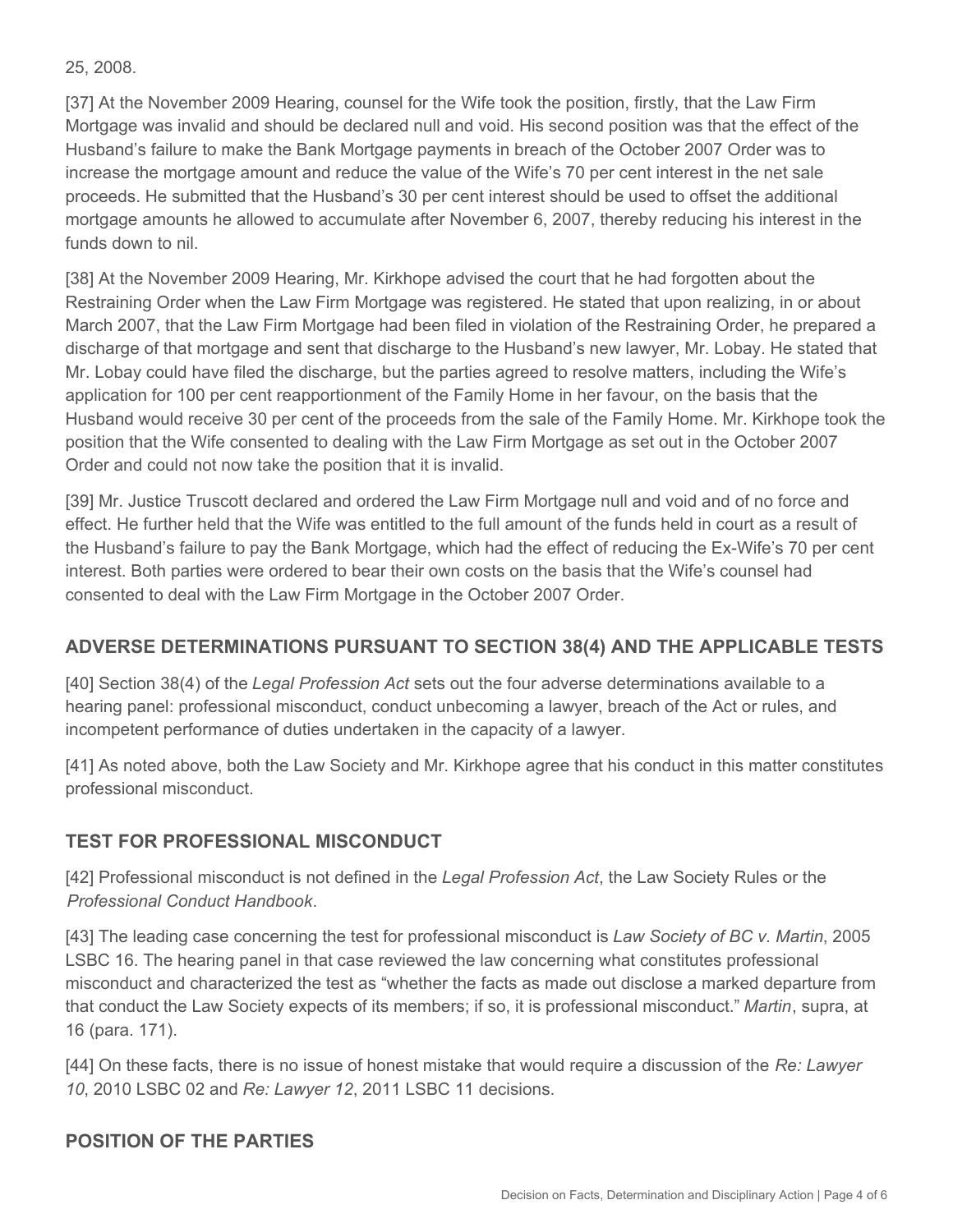[45] The Law Society submits that Mr. Kirkhope's conduct constitutes professional misconduct.

[46] Mr. Kirkhope admits that he caused and permitted the execution and registration of the Law Firm Mortgage for purposes of securing his legal fees when he ought to have known that the registration of the mortgage was in violation of the Restraining Order, as set out in the Amended Citation.

[47] Mr. Kirkhope further admits that his conduct constitutes professional misconduct.

#### **DISCUSSION**

[48] Members of the Law Society are officers of the court and owe a duty to maintain the integrity of the legal system.

[49] Mr. Kirkhope is an experienced family law lawyer. The Restraining Order is not unusual in this practice area. He says that he forgot about that Order, despite the fact that he consented to it, drafted it and filed it. Forgetting about the Order in these circumstances and permitting the execution and registration of the Law Firm Mortgage in breach of the Order is a marked departure from what the Law Society expects of its members.

[50] Further, after being informed of the problem with the mortgage, Mr. Kirkhope took steps to partially rectify the potential problem, but continued to attempt to enforce the Law Firm Mortgage as against his former client's interest in the Family Home, despite his knowledge that the mortgage was in breach of the Restraining Order. Those acts were deliberate.

[51] On these facts the Panel has no difficulty in accepting the admission that Mr. Kirkhope's conduct was professional misconduct.

### **Determination**

[52] The Panel finds that Mr. Kirkhope's actions in permitting the execution and registration of the Law Firm Mortgage constitutes professional misconduct.

## Disciplinary Action

[53] We have reviewed the prior decisions included in the Law Society's brief and considered the factors set out in *Law Society of BC v. Ogilvie*, [1999] LSBC 17. We also note that, although breach of a court order constitutes serious misconduct, prior panels have ordered a wide array of disciplinary action for lawyers found in breach ranging from a reprimand to a one-month suspension. The more recent cases tend to favour a suspension or a fine as the appropriate penalty. (See e.g. *Law Society of BC v. Scholz*, 2009 LSBC 33 and *Law Society of BC v. Saini*, 2006 LSBC 35.)

[54] Mr. Kirkhope has a Professional Conduct Record consisting of a \$10,000 fine for dishonourable conduct in accepting and making use of a tape recording made by his matrimonial client of privileged telephone conversations between the client's wife and her counsel in violation of s. 193(1)(a) of the *Criminal Code of Canada* and the concept of solicitor client privilege. That portion of his record is not directly related to the current hearing, but it is troubling given the duty of lawyers in upholding the integrity of the legal system. The prior offence may not be directly related, but it is a close cousin of the current offence.

[55] As noted above, Mr. Kirkhope is an experienced family law lawyer. He breached a standard term of an order in matrimonial proceedings.